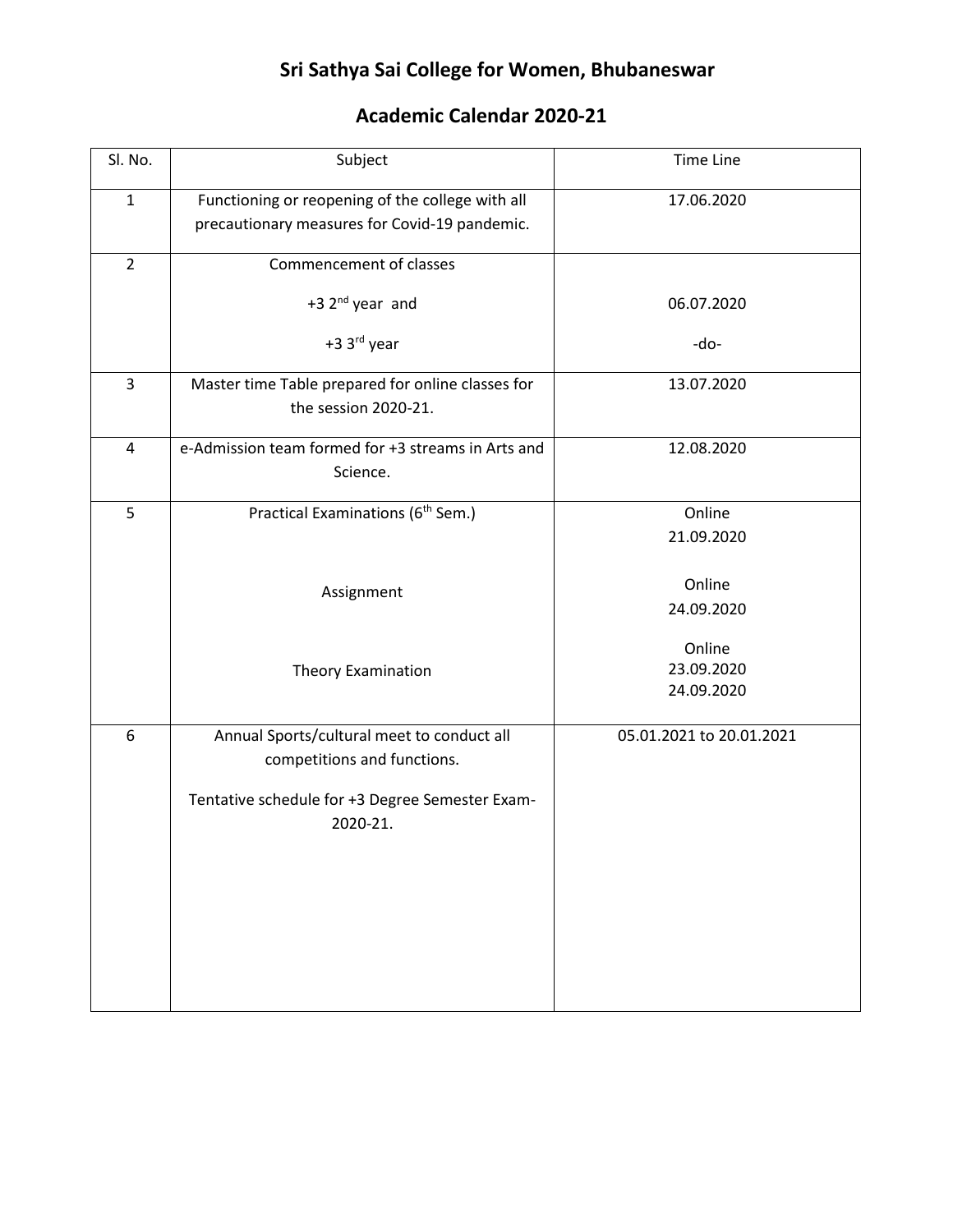| $\overline{7}$ | Puja Vacation                                                        |                                   | 22.10.2020 to 31.10.2020             |                                      |  |
|----------------|----------------------------------------------------------------------|-----------------------------------|--------------------------------------|--------------------------------------|--|
|                | Examination Calendar-2020-21                                         |                                   |                                      |                                      |  |
| Sl. No.        | <b>Examination Activity</b>                                          | 2021 Adm. Batch 1st Sem.          | 2020 Adm. Batch<br>3rd Sem.          | 2019 Adm. Batch 5th<br>Sem.          |  |
| 1.             | Completion of Mid.                                                   | 3rd week of December 2021         | 3rd week of                          | 2 <sup>nd</sup> week of              |  |
|                | Sem. Exam 20212.                                                     |                                   | December 2021                        | December 2021                        |  |
| $\overline{2}$ | Filling up forms for<br>End. Sem. Exam.                              | 2 <sup>nd</sup> week of Jan. 2022 | 2 <sup>nd</sup> week of Jan.<br>2022 | 1 <sup>st</sup> week of Jan. 2022    |  |
| 3              | Commencement of<br>End Sem. Exam. 2021<br>$(1^{st}, 3^{rd}, 5^{th})$ | 4 <sup>th</sup> week of Feb. 2022 | 3rd week of Feb.<br>2022             | 2 <sup>nd</sup> week of Feb.<br>2022 |  |
| 8              | Preparatory Break                                                    |                                   | 01.03.2021 to 07.03.2021             |                                      |  |
| 9              | Conduct of examinations                                              |                                   | 08.03.2021 to 26.03.2021             |                                      |  |
| 10             | Semester Break                                                       |                                   | 27.03.2021 to 04.04.2021             |                                      |  |
| 11             | Commencement of classes for Even Semester                            |                                   | 05.04.2021                           |                                      |  |
| 12             | Parents Teacher Meeting.                                             |                                   |                                      |                                      |  |
|                | +3 $1st$ year                                                        |                                   | 10.07.2021                           |                                      |  |
|                | +3 2 <sup>nd</sup> year                                              |                                   | 10.07.21                             |                                      |  |
|                |                                                                      |                                   |                                      |                                      |  |
| 13             | Preparatory Break                                                    |                                   |                                      | 01.08.2021 to 08.08.2021             |  |
| 14             | <b>Conduct of Examination</b>                                        |                                   | 09.08.2021 to 21.08.2021             |                                      |  |
| 15             | Semester Break                                                       |                                   | 22.08.2021 to 29.08.2021             |                                      |  |
| 16             | Commencement of next academic Session for this                       |                                   | 30.08.2021                           |                                      |  |
|                |                                                                      | batch                             |                                      |                                      |  |
| 17             | Admission process (to be completed)                                  |                                   | 31.10.2020                           |                                      |  |